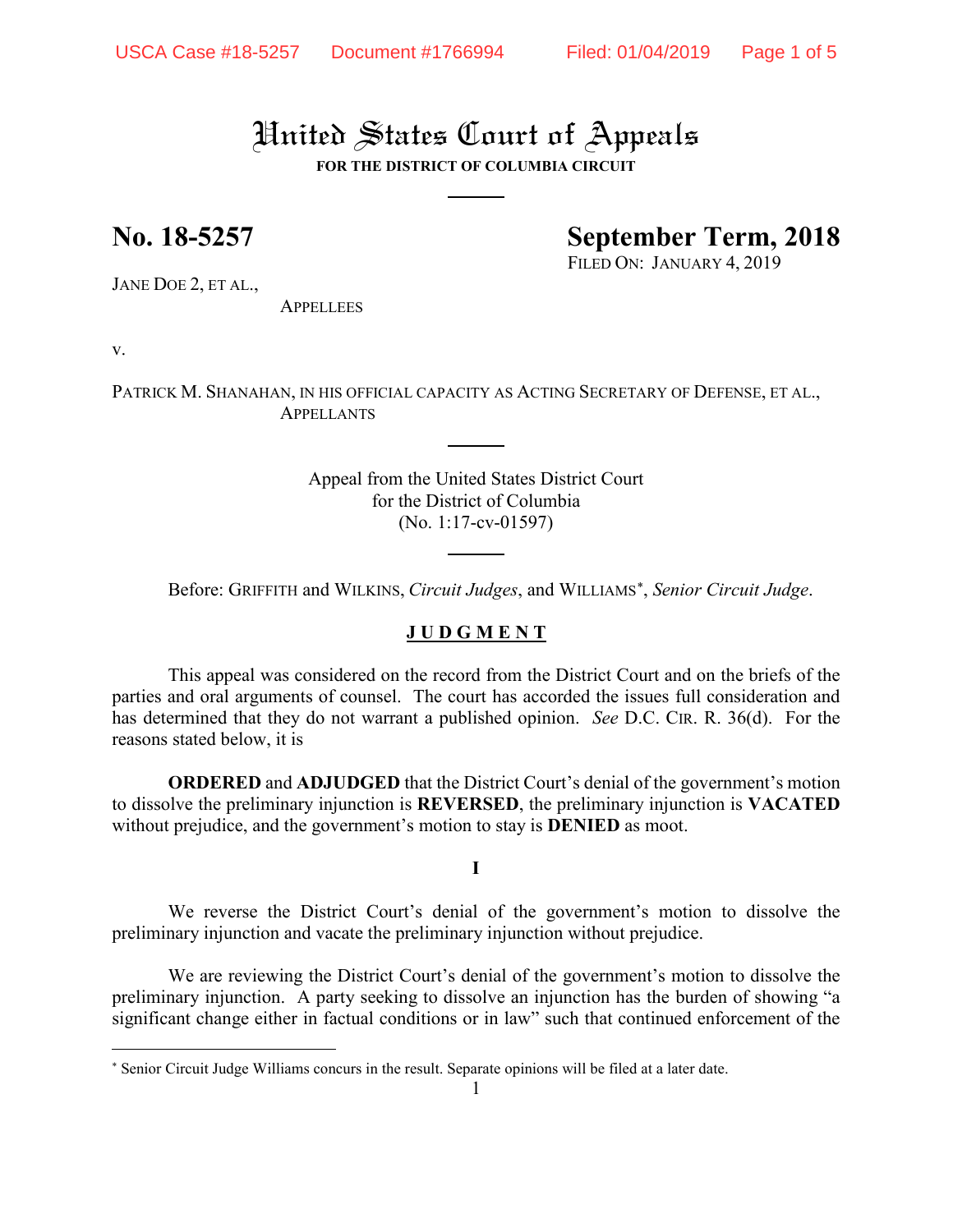injunction would be "detrimental to the public interest." *Horne v. Flores*, 557 U.S. 433, 447 (2009) (latter quoting *Rufo v. Inmates of Suffolk Cty. Jail*, 502 U.S. 367, 384 (1992)); *Petties ex rel. Martin v. District of Columbia*, 662 F.3d 564, 571 (D.C. Cir. 2011) (applying same standard in context of motion to dissolve preliminary injunction); *Sharp v. Weston*, 233 F.3d 1166, 1170 (9th Cir. 2000) ("A party seeking modification or dissolution of an injunction bears the burden of establishing that a significant change in facts or law warrants revision or dissolution of the injunction."); 16 CHARLES A. WRIGHT & ARTHUR R. MILLER, FEDERAL PRACTICE AND PROCEDURE § 3924.2 (3d ed. 2015) ("Refusal to dissolve or modify an injunction that was not appealed, or was affirmed on appeal, should be disturbed only on a compelling showing of changed circumstances not adequately considered by the trial court."). We review the denial of such a motion under an abuse of discretion standard. *See Jones v. D.C. Redevelopment Land Agency*, 499 F.2d 502, 507 (D.C. Cir. 1974); *see also Am. Council of the Blind v. Mnuchin*, 878 F.3d 360, 366 (D.C. Cir. 2017). The District Court's factual findings are subject to clear error review and its legal conclusions are reviewed *de novo*. *Gordon v. Holder*, 721 F.3d 638, 644 (D.C. Cir. 2013). The merits of the preliminary injunction entered in October 20[1](#page-1-0)7 are not properly before us.<sup>1</sup> *See Sharp*, 233 F.3d at 1169-70 ("In reviewing denials of motions to dissolve injunctions, we do not consider the propriety of the underlying order, but limit our review to the new material presented with respect to the motion to dissolve."); *Franklin Twp. Sewerage Auth. v. Middlesex Cty. Utilities Auth.*, 787 F.2d 117, 120 (3d Cir. 1986) ("The prevailing law is that appellate review of an order denying a motion to dissolve an injunction is confined to the propriety of the denial of the motion; it does not extend to the propriety of the entry of the underlying injunction."); *Winterland Concessions Co. v. Trela*, 735 F.2d 257, 260 (7th Cir. 1984) (holding that the "review of the denial of [a] motion to vacate or modify [a preliminary injunction] does not extend to the propriety of the entry of the injunction itself," but rather is "limited to inquiring whether [the movant] has demonstrated that changed circumstances make the continuation of the injunction inequitable"); WRIGHT & MILLER § 3924.2 ("The most important limit on appeal from refusal of an explicit motion to modify or dissolve an injunction is that the motion cannot be used simply to revisit the initial injunction decision or resurrect an expired time for appeal.").

#### **II**

It was clear error to say there was no significant change with respect to at least two aspects of the policy recommended by Secretary of Defense James Mattis in February 2018 and approved by the President in March 2018 ("the Mattis Plan"). First, the District Court made an erroneous finding that the Mattis Plan was not a new policy but rather an implementation of the policy directives enjoined in October 2017. The government took substantial steps to cure the procedural deficiencies the court identified in the enjoined 2017 Presidential Memorandum. These included the creation of a panel of military and medical experts, the consideration of new evidence gleaned

<span id="page-1-0"></span> $<sup>1</sup>$  To the extent that the District Court granted preliminary relief to Plaintiffs apart from its refusal to dissolve the</sup> existing injunction, *Doe 2 v. Trump*, 315 F. Supp. 3d 474, 497-98 (D.D.C. 2018), we conclude that the District Court abused its discretion and reverse. "The propriety of preliminary relief and resolution of the merits are of course 'significantly different' issues," *Parents Involved in Cmty. Schs. v. Seattle Sch. Dist. No. 1*, 551 U.S. 701, 721 n.10 (2007) (quoting *Univ. of Tex. v. Camenisch,* 451 U.S. 390, 393 (1981)), because "[t]he purpose of such interim equitable relief is not to conclusively determine the rights of the parties, but to balance the equities as the litigation moves forward," *Trump v. Int'l Refugee Assistance Project*, 137 S. Ct. 2080, 2087 (2017) (citation omitted).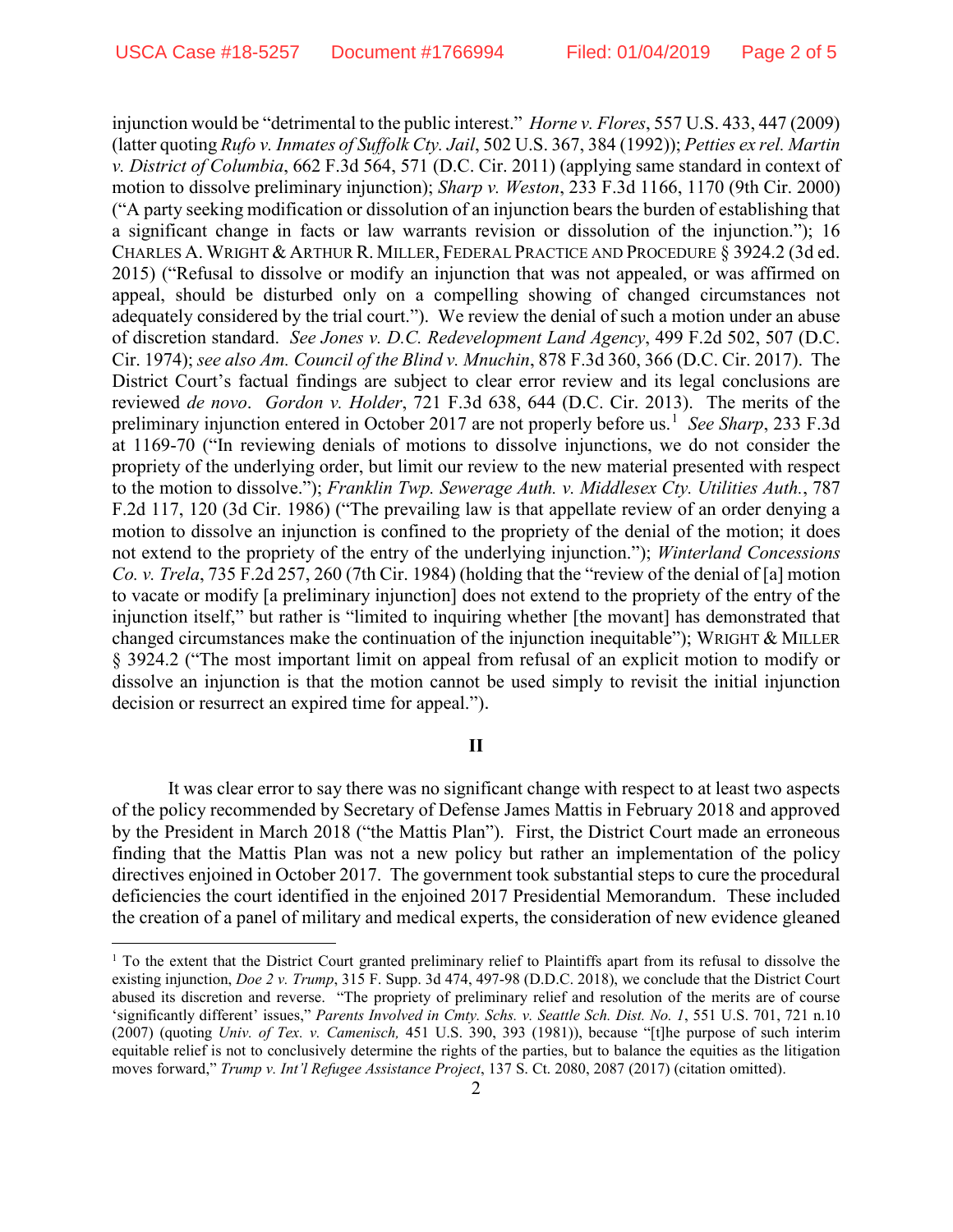from the implementation of the policy on the service of transgender individuals instituted by then-Secretary of Defense Ash Carter ("the Carter Policy"), and a reassessment of the priorities of the group that produced the Carter Policy. Although the parties dispute whether these efforts were independent of the policy announced in the 2017 Presidential Memorandum, the record indicates that it was error for the district court to conclude that the Mattis Plan was foreordained.

Second, the District Court made an erroneous finding that the Mattis Plan was the equivalent of a blanket ban on transgender service. *Doe 2 v. Trump*, 315 F. Supp. 3d 474, 495 (D.D.C. 2018). Although the Mattis Plan continues to bar many transgender persons from joining or serving in the military, the record indicates that the Plan allows some transgender persons barred under the military's standards prior to the Carter Policy to join and serve in the military. The Mattis Plan, for example, contains a reliance exemption that will allow at least some transgender service members to continue to serve and receive gender transition-related medical care. Also, Plaintiffs contended that the Mattis Plan's exclusion of transgender persons who have gender dysphoria or who are unwilling to serve in their biological sex constitutes a blanket ban, arguing this case as if all transgender individuals either (1) have gender dysphoria or (2) transition to their preferred gender. They characterized these as "essential" and "defining" aspects of being transgender, Appellees Br. 20, 21, 22 n.5, and the District Court agreed, *Doe 2*, 315 F. Supp. 3d at 495. Other than perhaps one passing statement by one of Plaintiffs' experts, J.A. 839, we can find nothing in the record to support this definition of being transgender, as all of the reports supporting both the Carter Policy and the Mattis Plan defined transgender persons as "identifying" with a gender other than their biological sex. Indeed, those reports repeatedly state that not all transgender persons seek to transition to their preferred gender or have gender dysphoria, J.A. 520, 606, 622-23, 636, 752, and the panel of experts convened by Secretary Mattis observed that there are transgender persons who "have served, and are serving, with distinction under the standards for their biological sex," J.A. 274. Thus, the District Court erred in finding that the Mattis Plan was a blanket transgender ban.

#### **III**

"[M]ilitary interests do not always trump other considerations, and [the Supreme Court has] not held that they do." *Winter v. Nat. Res. Def. Council, Inc.*, 555 U.S. 7, 26 (2008). Nonetheless, the "Constitution vests '[t]he complex, subtle, and professional decisions as to the composition, training, equipping, and control of a military force' exclusively in the legislative and executive branches," *Kreis v. Sec'y of Air Force*, 866 F.2d 1508, 1511 (D.C. Cir. 1989) (quoting *Gilligan v. Morgan*, 413 U.S. 1, 10 (1973)), and it is "difficult to think of a clearer example of the type of governmental action that was intended by the Constitution to be left to the political branches directly responsible—as the Judicial Branch is not—to the electoral process," *Gilligan*, 413 U.S. at 10. In *Rostker v. Goldberg*, 453 U.S. 57 (1981), and *Goldman v. Weinberger*, 475 U.S. 503 (1986), when addressing constitutional challenges to decisions by the executive and legislative branches regarding the composition and internal administration of combat-ready military forces, the Court explained that while the executive and legislative branches remain "subject to the limitations" of the Constitution, "the tests and limitations to be applied may differ because of the military context," *Rostker*, 453 U.S. at 67, and "courts must give great deference to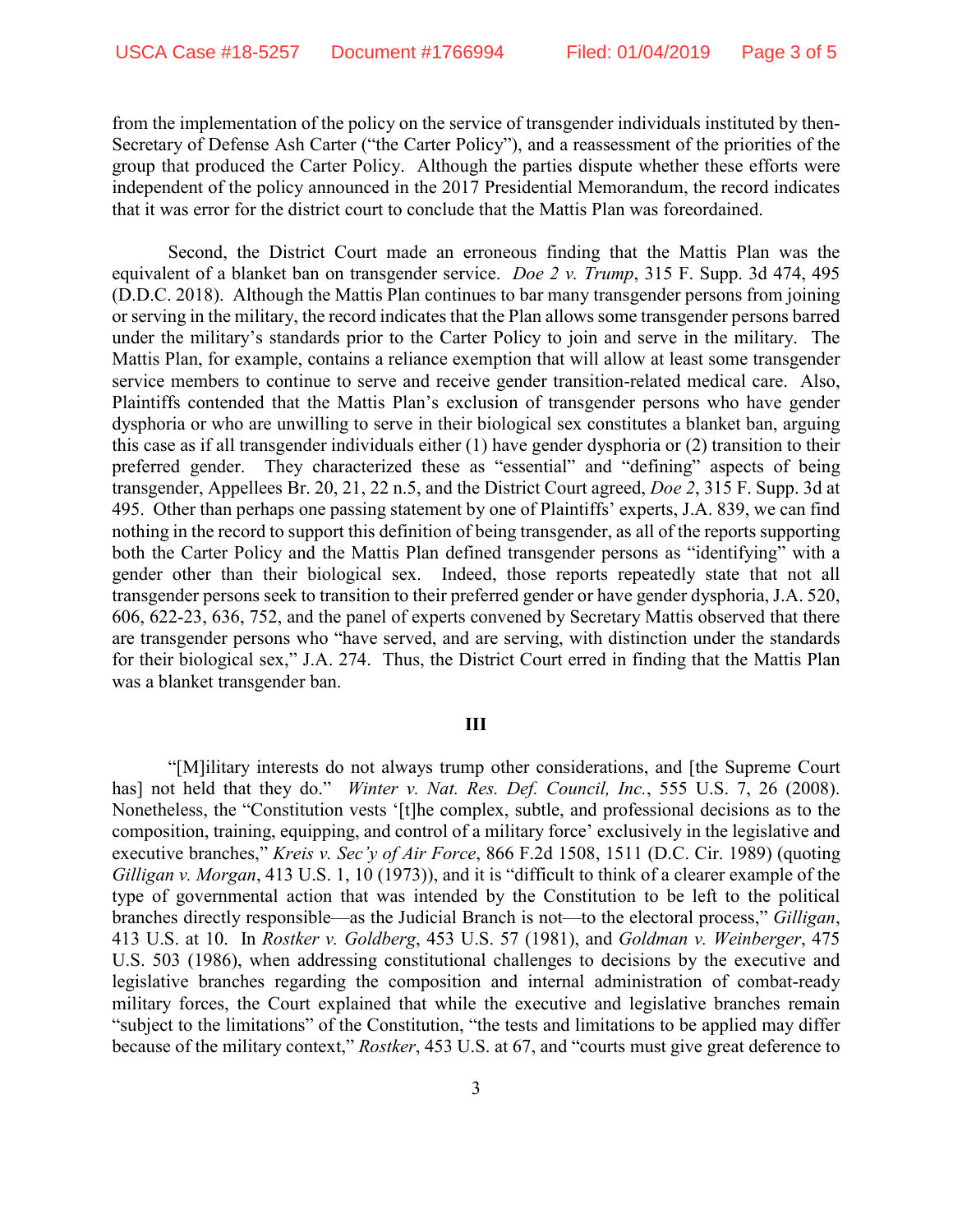the professional judgment of military authorities concerning the relative importance of a particular military interest," *Goldman*, 475 U.S. at 507. Courts "must be particularly careful not to substitute our judgment of what is desirable for that of [the executive and legislative branches], or our own evaluation of evidence for [their] reasonable evaluation" because "[i]t is difficult to conceive of an area of governmental activity in which the courts have less competence." *Rostker*, 453 U.S. at 65, 68 (latter quoting *Gilligan*, 413 U.S. at 10); *accord Trump v. Hawaii*, 138 S. Ct. 2392, 2421- 22 (2018) (upholding an executive order in part because it "reflect[ed] the results of a worldwide review process undertaken by multiple Cabinet officials and their agencies," and explaining that "we of course do not defer to the Government's reading of the" Constitution, but "the Executive's evaluation of the underlying facts is entitled to appropriate weight, particularly in the context of litigation involving sensitive and weighty interests of national security and foreign affairs" (internal quotation marks omitted)); *Goldman*, 475 U.S. at 507-08.

Applying this standard in *Rostker*, the Supreme Court concluded that a facially discriminatory, sex-based draft-registration statute was "not invidious, but rather realistically reflect[ed] the fact that the sexes [were] not similarly situated." *Rostker*, 453 U.S. at 79 (internal quotation marks omitted). The Court explained that the sex-based classification was within constitutional bounds because Congress determined that the statute minimized "added burdens" and "administrative problems" and promoted "the important goal of military flexibility," and "[i]t is not for this Court to dismiss such problems as insignificant in the context of military preparedness and the exigencies of a future mobilization." *Id.* at 81-82 (internal quotation marks omitted). Instead of an "independent evaluation" of the evidence, the Court adopted "an appropriately deferential examination of *Congress'* evaluation of that evidence." *Id.* at 83. In *Goldman*, the Court rejected a First Amendment challenge to an Air Force uniform regulation that restricted the wearing of a yarmulke, deferring to the "considered professional judgment" of "appropriate military officials" after finding that the regulation "reasonably and evenhandedly regulate[d] dress in the interest of the military's perceived need for uniformity." *Goldman*, 475 U.S. at 509-10. "None of this is to say that" the executive or legislative branch "is free to disregard the Constitution when it acts in the area of military affairs." *Rostker*, 453 U.S. at 67. But, as in *Rostker* and *Goldman*, any review must be "appropriately deferential" in recognition of the fact that the Mattis Plan concerned the composition and internal administration of the military. *Id.* at 83.

We acknowledge that the military has substantial arguments for why the Mattis Plan complies with the equal protection principles of the Fifth Amendment. Although today's decision is not a final determination on the merits, we must recognize that the Mattis Plan plausibly relies upon the "considered professional judgment" of "appropriate military officials," *Goldman*, 475 U.S. at 509, and appears to permit some transgender individuals to serve in the military consistent with established military mental health, physical health, and sex-based standards. In light of the substantial constitutional arguments and the apparent showing that the policy accommodates at least some of Plaintiffs' interests, we think that the public interest weighs in favor of dissolving the injunction.